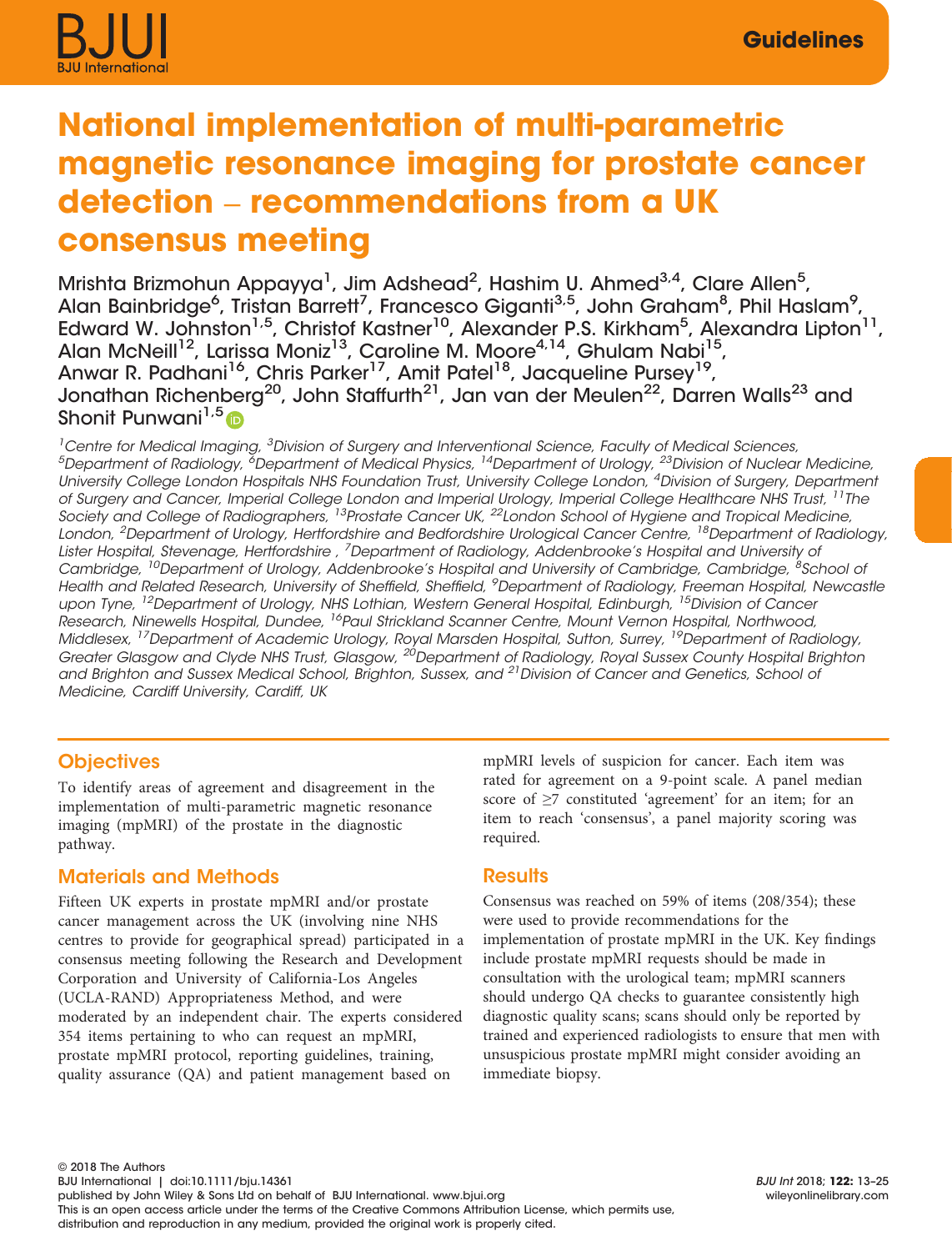# **Conclusions**

Our consensus statements demonstrate a set of criteria that are required for the practical dissemination of consistently high-quality prostate mpMRI as a diagnostic test before biopsy in men at risk.

## Keywords

consensus methods, multi-parametric MRI, prostate cancer, recommendations

# **Introduction**

The prostate diagnostic pathway is currently based on carrying out a TRUS-guided biopsy in men with an elevated serum PSA. TRUS-guided biopsy involves taking 10–12 needle core biopsies from the prostate without prior knowledge as to whether the man has cancer, and if he does, where the cancer resides. This leads to over-diagnosis of clinically insignificant cancers and missing cancers that are clinically significant, as well as the harms of deploying needles through the rectum.

Multi-parametric MRI (mpMRI) of the prostate could transform the prostate cancer clinical pathway [1–7]. A recently published prospective multi-centre study (PROstate MRI Imaging Study [PROMIS]) comparing the diagnostic accuracy of mpMRI and TRUS biopsy demonstrated that mpMRI outperforms TRUS biopsy as a diagnostic tool for the detection of clinically significant cancer. Further, PROMIS showed that a quarter of men at risk could avoid immediate biopsy as a result of unsuspicious mpMRI [8].

However, not all UK institutions have the ability to deliver the benefits of mpMRI to the extent reported within the PROMIS [8]. At present, from a Freedom of Information dataset acquired by Prostate Cancer UK, only 50% of centres across UK offer mpMRI to the standard reported within the PROMIS [9].This is because firstly, mpMRI scan quality is variable across centres (of note, ~50% of scanners would need replacement over the next 5 years [9]). Secondly, sufficiently experienced radiologists are required to interpret these complex scans. Lastly, there is a lack of detailed guidance for clinicians in how to use mpMRI reports in making decisions in clinic. Sub-optimal performance in any part of the pathway reduces the potential benefits of introducing mpMRI before first prostate biopsy, risking under-detection of clinically significant cancers if biopsies are avoided or over-calling of scans, preventing men from benefiting from mpMRI's triage characteristics of avoiding a biopsy.

To address these challenges, a formal consensus process to determine areas of agreement and disagreement within a panel of UK experts in the field of prostate cancer and/or mpMRI was organised. The aims were to define criteria for requesting, performing and reporting mpMRI scans,

addressing quality assurance (QA) of mpMRI, establishing the requirements for mpMRI training, and guiding patient management using mpMRI.

# Materials and Methods

## Design, Setting and Participants

A modified Research and Development Corporation and University of California-Los Angeles (RAND-UCLA) Appropriateness Method (RAM) was followed [10]. A questionnaire containing 376 items was constructed by six core panelists (H.A., C.A., A.B., A.K., C.M., S.P.) and revisions were made following consultation with other members. The items were identified based on differences in practice across the UK and abroad without duplicating the aims of previous consensus processes. The questionnaire was divided into six sections: (i) Who can request prostate mpMRI, (ii) Prostate mpMRI acquisition protocol updates, (iii) Prostate mpMRI reporting, (iv) QA/quality control (QC) of prostate mpMRI diagnostic process, (v) Management of patients based on prostate mpMRI reports, and (vi) Training in prostate mpMRI.

The diagnostic role of mpMRI in a pre-biopsy setting in men at risk of prostate cancer was considered and the uses of mpMRI for active surveillance of low-risk disease or posttherapy follow-up were not addressed.

Panelists were selected due to their peer-reviewed publications and expertise in prostate mpMRI and/or prostate cancer management whilst ensuring a geographical spread. The questionnaire was sent to 21 experts (eight radiologists, seven urologists, two oncologists, three radiographers, and a physicist). Eighteen participated in round 1 and fifteen attended the meeting. An independent non-scoring moderator with significant experience in leading consensus meetings acted as chair.

## Round 1: Individual Questionnaire Completion

Panelists were asked to rate their agreement with questionnaire statements for which they considered they had sufficient expertise on a 9-point scale (ranging from 1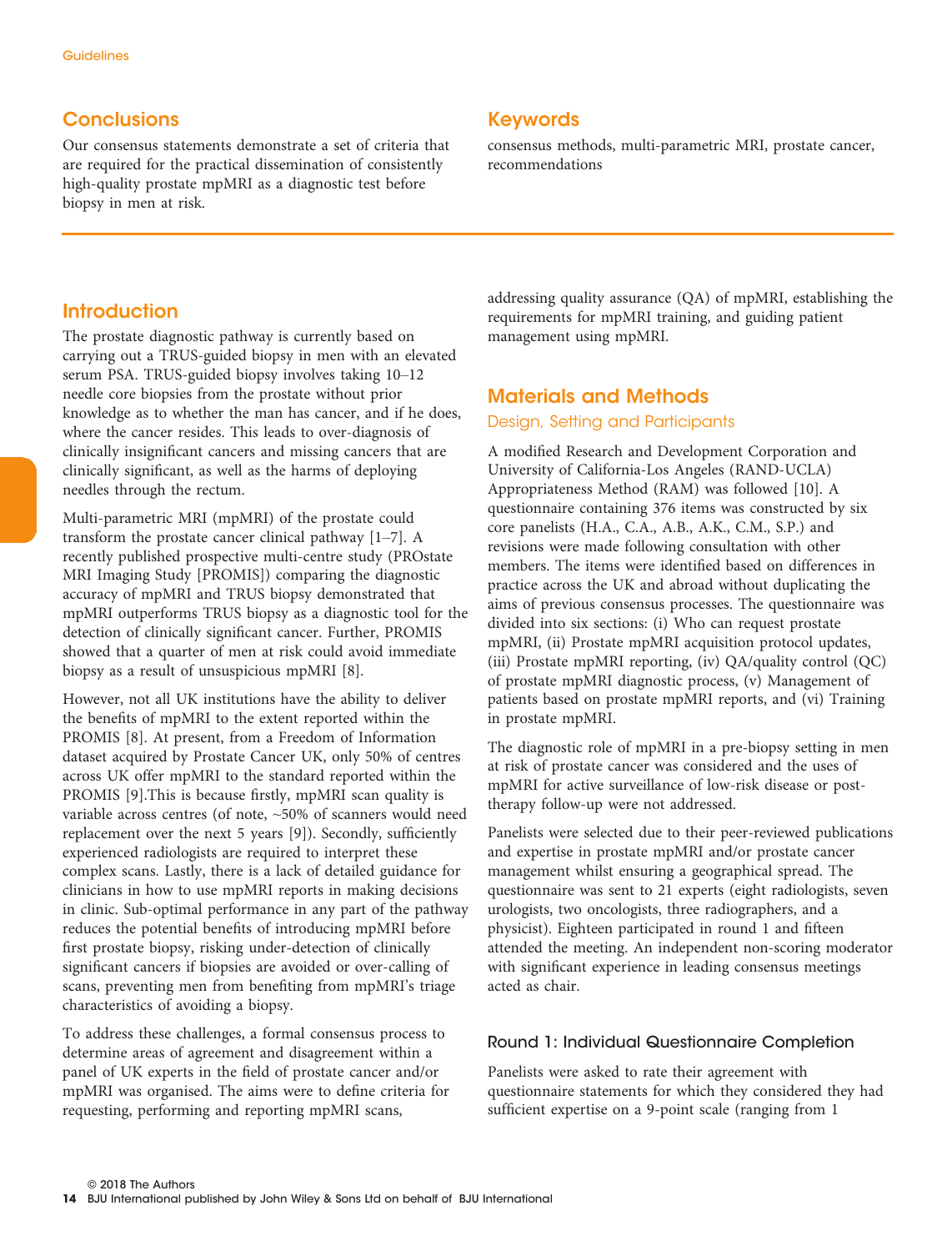'strongly disagree' to 9 'strongly agree'). If they lacked expertise for a particular item, they scored '0' to indicate that they were non-scoring experts for that item.

#### Round 2: Face-to-Face Meeting Discussion

Fifteen attending panel members were shown the first-round score distribution for each questionnaire statement. After each statement discussion, the panelists rescored the item. Items scored by at least eight panel members were included in the results. Nine consensus statements were added, 23 removed and 39 statements reworded for clarity. Eight items responded to by less than eight panelists were excluded reducing the number of consensus statements to 354.

## Interpretation of the Results

We considered that there was 'agreement' with an individual statement for a panel median score of ≥7 and 'disagreement' for a panel median score of  $\leq$ 3. A score between 4 and  $-6$ reflected 'uncertainty'. Consideration for a particular item to reach 'consensus' depended on the number of scoring panel members as elaborated in the RAM [10].

## **Results**

Pre-meeting consensus was reached in 127 of 376 items (34%). During the meeting, consensus was reached in 208 of 354 items (59%). Table 1 shows the percentage of items reaching consensus for each section of the questionnaire before and after the face-to-face meeting. The Appendix S1 includes the detailed results for each questionnaire item.

Statements for which consensus was reached are summarised below. Some statements for which consensus majority was not reached are also discussed while mentioning that this was 'agreement without consensus'.

## Section I: Who Can Request Prostate mpMRI?

The panel agreed in consensus that mpMRI requests should be made by urologists, uro-oncologists, and specialist urology

Table 1 Number (%) of items reaching consensus in each section of the questionnaire.

| <b>Section</b>                | <b>Pre-meeting</b><br>$n/N$ (%)<br>consensus items | <b>Post-meeting</b><br>$n/N$ (%)<br>consensus items |
|-------------------------------|----------------------------------------------------|-----------------------------------------------------|
| I. mpMRI requests             | 6/12                                               | 10/12                                               |
| II. mpMRI acquisition         | 12/41(29)                                          | 25/41(61)                                           |
| protocol updates              |                                                    |                                                     |
| III. mpMRI clinical reporting | 43/141(30)                                         | 85/131 (65)                                         |
| IV. QA/QC of mpMRI            | 44/100 (44)                                        | 47/89(53)                                           |
| V. Management of patients     | 12/56(21)                                          | 24/54(44)                                           |
| VI. mpMRI training            | 10/26(38)                                          | 17/27(63)                                           |
| Total                         | 127/376 (34)                                       | 208/354 (59)                                        |

nurses. The latter would act mostly as a filter to determine the appropriateness of all incoming requests. In the current healthcare environment, any other clinical team may also be able to request prostate mpMRI provided that there is prior urological consultation, to ensure effective communication of mpMRI results and continuity of care. There was consensus that GPs should not directly request prostate mpMRI and patients should not self-refer for prostate mpMRI.

It was also unanimously agreed that mpMRI should not be offered to all men prior to clinical assessment and that an elevated PSA should be assessed with other clinical factors such as age, family history, DRE findings, PSA kinetics and previous TRUS biopsy to determine referral for a prostate mpMRI examination.

## Section II: Updates on Prostate mpMRI Acquisition **Protocol**

The panel focused on differences between previous UK recommendations [11] and other international consensus guidance such as Prostate Imaging and Reporting and Data System (PI-RADS v1 and v2) [12,13]. The outcomes are summarised in Table 2, with some elaborated on below.

Consensus was reached on orientating axial imaging to the patient and not to the position of the prostate gland. Although the latter is the orientation of choice for the correspondence of MRI scans to prostatectomy specimens particularly used in research, in the setting of men undergoing surveillance with repeat scans to monitor any

Table 2 Prostate mpMRI acquisition protocol updates.

#### Protocol updates

- The minimum and optimal field strengths at which prostate mpMRI should be conducted is 1.5 T and 3 T, respectively.
- Endorectal coils and rectal catheters for gas voiding do not need to be used routinely.
- Anti-peristaltic agents should be incorporated in routine practice (unless contraindicated).
- Axial imaging should be orientated axial to the patient and not to the position of the prostate gland.
- T2 sequences should be acquired in all three planes and should be obtained as three separate acquisitions (axial, coronal and sagittal).
- Single 3D T2 imaging sequence was not adequate to replace the three separate 2D acquisitions.
- T2 sequences with a large field-of-view to cover abdominal nodes are not necessary.
- A maximum voxel size in-plane resolution of T2 sequences should be 0.7 mm or better.
- The minimum high-b value for diffusion-weighted sequences should be  $b = 1,400$  s/ mm<sup>2</sup> at 1.5 T and  $b = 2000$  s/mm<sup>2</sup> at 3 T.
- The maximum voxel size in-plane resolution of DWI should as far as possible ≤2 mm.
- Quantitative pharmacokinetic DCE-MRI modelling or curve shape parametric evaluations are not necessary.
- DCE analysis should be performed with visual (qualitative) anatomical evaluation in the early arterial enhancement images of the prostate.
- The temporal resolution of DCE-MRI sequences can be up to 15 s for a high spatial resolution and anatomical interpretation of DCE images.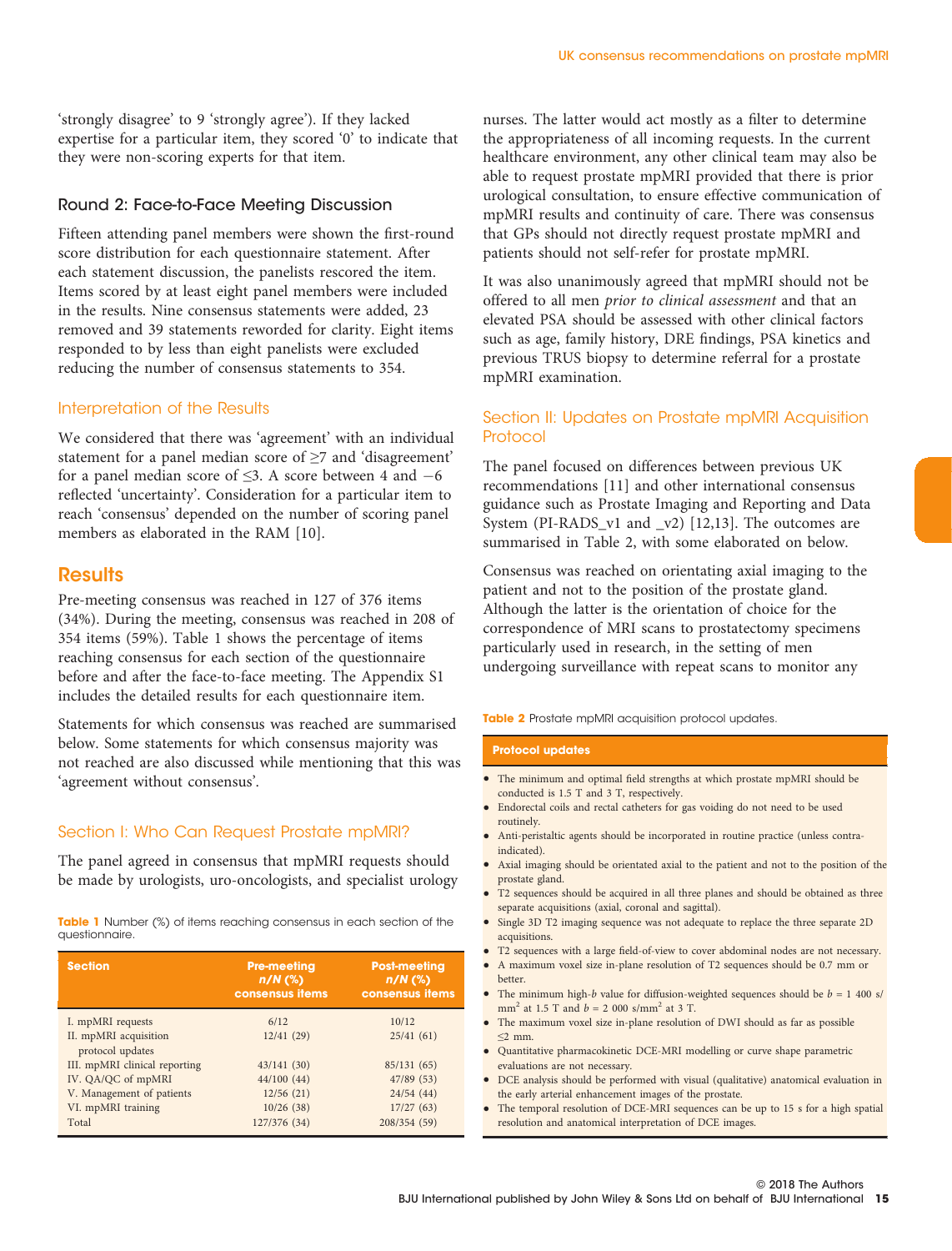interval change in lesion size, axial imaging to the patient was considered helpful for improving consistency and reproducibility of scans and lesion measurements albeit this requires validation. Also direct intervention of radiologists during the scan is reduced.

## T2-Weighted Imaging (T2W)

The panel endorsed the previous statement [12] that this sequence should be acquired in all three planes (the sagittal plane being useful for pre-surgical planning and improved visualisation of the bladder neck). In particular, T2W should be obtained as three separate acquisitions (axial, coronal and sagittal, two-dimensional [2D], fast-spin echo [FSE], multislice) instead of single 3D acquisition until further research on direct comparison of diagnostic quality and cancer conspicuity of 2D vs 3D T2W for both peripheral zone (PZ) and transition zone (TZ) are available [14,15]. The maximum voxel size in-plane resolution of T2 sequences should be  $\leq 0.7$  mm, in keeping with previous recommendations [11,12]. The use of T2 sequences with a large field-of-view to cover abdominal nodes outside the pelvis was questioned and was not considered as an essential requirement, as MRI has a poor performance for detection of nodal disease compared to functional imaging techniques such as choline or prostate-specific membrane antigen positron emission tomography (PET), especially when there is clinical concern of nodal metastatic spread [16,17].

## Diffusion-Weighted Imaging (DWI) Sequences

The minimum high-b value for diffusion sequences should be  $b = 1,400$  s/mm<sup>2</sup> at 1.5 T and  $b = 2,000$  s/mm<sup>2</sup> at 3 T [11,12]. Although consensus was not reached, the majority supported the preference for a separately acquired high bsequence over an extrapolated/calculated high b-value images. Further evidence on the comparison between 'extrapolated' vs 'separate' high-b value image acquisitions for histologyvalidated prostate cancer detection would be of value [18]. The maximum voxel size in-plane resolution of DWI should as far as possible be kept at ≤2 mm as per previous UK guidelines [11].

## Dynamic Contrast-Enhanced Imaging (DCE)

The panel recognised that DCE-MRI is an essential component of prostate mpMRI for detection, staging and treatment planning [19,20]. DCE-MRI acts as a 'safety net' or a 'back-up' mpMRI sequence especially when DWI images are degraded, which is not uncommon in routine practice (e.g. due to rectal gas). DCE-MRI analysis should be performed visually, with anatomical evaluation in the early

arterial enhancement images of the prostate. Quantitative pharmacokinetic DCE modelling or curve shape parametric evaluation was deemed unnecessary. This means that the temporal resolution can be up to 15 s between scans to allow for a high spatial resolution and anatomical interpretation of DCE-MRI images.

## Section III: Standards for Prostate mpMRI Clinical **Reports**

Table 3 summarises the outcomes of this section.

#### Who Can Report Prostate mpMRI?

Given the expertise required to report mpMRI, the panel recommended that only uro-radiologists or radiologists with a specialist interest in prostate cancer imaging should produce prostate mpMRI reports. They should report at least 100 mpMRI examinations per year with the requirement of an active participation in multi-disciplinary team (MDT) meetings of at least twice a month. Other specialists (general radiologists, MR radiographers, urologists or uro-oncologists) should only be able to review/demonstrate prostate mpMRI findings within the scope of their practice (e.g. a urologist would review an MRI prior to performing a targeted biopsy, but the images would already have been formally reported by a radiologist with prostate MRI expertise).

Table 3 Consensus recommendations on clinical mpMRI reports.

#### Recommendations on clinical mpMRI reports

- The image quality of the mpMRI be reported.
- mpMRI should be scored to rule out Gleason score 7 (including 3 + prominent 4), and/or volume ≥0.5 mL, and/or extraprostatic extension/seminal vesicle invasion.
- The mpMRI scoring system recommended is the 'Likert-assessment' system (both for lesion-scoring and whole-gland scoring).
- Equivocal prostate mpMRI (Likert-impression 3) should be double-read if avoiding biopsy is under consideration.
- Discordant mpMRI scores with biopsy results should be retrospectively double-read.
- The following should be scored on a 1-5 scale for likelihood of involvement:
	- Extraprostatic extension.
	- o Seminal vesicle involvement.
	- Bladder neck involvement.
	- Neurovascular bundle involvement. External sphincter involvement.
	- Rectal wall involvement.
	- Bladder wall involvement.
	- Peripheral zone (PZ) and Transition zone (TZ) tumour should be measured from any sequence on which it is best seen.
- The following quantitative metrics should be included within an mpMRI report:
	- Prostate gland volume and tumour size should be measured on T2-weighted imaging using 3-diameters  $\times$  0.52 (prolate ellipse formula).
	- To ensure consistency, tumour should be measured as 3-diameters or volume estimation by the product of 3 diameters  $\times$  0.52.
	- For software-targeted biopsy purposes, tumour should be contoured on the sequence required by targeted biopsy fusion software.
	- For targeted biopsy purposes, in a lesion >1 cm, the most suspicious area/spot for significant tumour, (i.e. the 'hot-spot') should be additionally indicated (e.g. by contouring, via arrow-heads, etc.).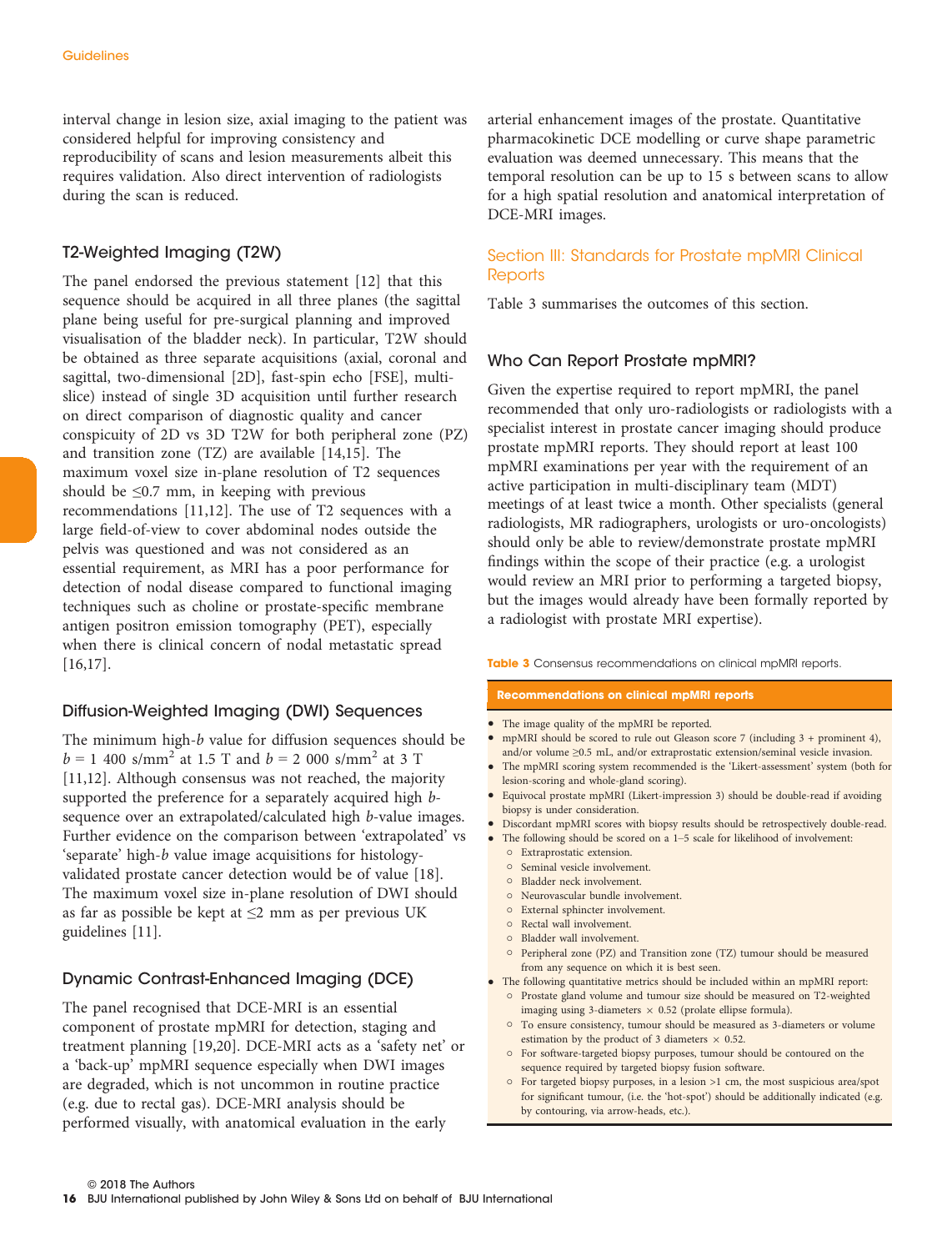## Significant Cancer Definition Thresholds for mpMRI Assessment

Acknowledging differences in opinions on the definitions of significant prostate cancer, there was consensus agreement to align with the definitions of clinically significant cancer as described in PI-RADS\_v2 [12]. Specifically, mpMRI should be scored to rule out Gleason score ≥3+4 and/or volume ≥0.5 mL, and/or extraprostatic extension/seminal vesicle invasion.

## Prostate mpMRI Clinical Reports

There was consensus on the use of a 5-point Likertimpression scale (based on the radiologist's overall opinion and experience without the use of a dominant MRI sequence) to rate likelihood of clinically significant disease in routine reporting, as prospectively validated in the multi-centre PROMIS study [8]. There was no consensus on the routine use of the current 'lesion-based only' assessment PI-RADS\_v2 scoring system or a concurrent use of PI-RADS\_v2 and the subjective Likert assessment in the UK. The panel acknowledged the lack of direct comparisons between subjective Likert assessment and PI-RADS\_v2 scoring, as comparisons to date involved Likert assessment and PI-RADS\_v1 [21,22]. The majority of the panel disagreed with current PI-RADS\_v2 reporting recommendations that lesion size should be the only factor differentiating between a score 4 and 5 for the likelihood of tumour.

In addition to lesion-based assessment, the remainder of the prostate should also be scored on a subjective 5-point Likertassessment scale, to assess the significance of diffuse 'background' signal change within the gland, which may potentially mask significant tumour and prompt biopsy (as illustrated in Fig. 1). Of note, whole-gland assessment is not addressed in PI-RADS\_v2. Prostate and tumour volume should be reported (the sagittal plane to measure the anteroposterior diameter and height of the gland, and the axial plane for the width of gland were found to be more accurate for gland volume estimation [23]; of note, the use of the semi-ellipsoid formula for lesion volume estimation is practical albeit not yet validated). It is not necessary to report the apparent diffusion coefficient (ADC) values of lesions given the variability between scanners and centres [24,25]. When calculating PSA density, the panel recommended the use of MR-based volumes over TRUS-based volume, for greater accuracy [26].

For pictorial prostate diagrams, there was uncertainty over routine use of either a minimum of 12-sector or extensive 36 sector PIRADS\_v2 diagram. However, the panel all emphasised the benefits of a clear identification and an effective description of all mpMRI visible lesion(s) – these may be either: drawn on any sectored prostate template

diagram (either hand-drawn or computer-generated); indicated/contoured on the sequence it is best visible in picture archiving communications system; screenshot as key images; saved as annotated images or indicated within the narrative text by sequence and slice numbers.

# Double-Reporting

While there is not a need to double-read all mpMRI, there was agreement in consensus that equivocal prostate mpMRI (Likert-impression 3) should be double-read, if avoiding biopsy is under consideration. Also, discordant mpMRI scores with biopsy results should be retrospectively re-read by a different radiologist. Any uro-radiologist or radiologist with a specialist interest in prostate mpMRI imaging meeting the minimum requirements for independent reporting would be deemed appropriate to double-read the scans.

Table 4 shows areas lacking consensus in the mpMRI reporting section.

# Section IV: QA/QC of Prostate mpMRI

Setting national quality standards to perform prostate mpMRI was envisaged in this section, to parallel breast imaging, where national quality standards are established to ensure safe, reliable, and accurate imaging services at accredited facilities.

However, as prostate cancer is not part of a national screening programme, consensus was not achieved to define stringent QA standards equivalent to breast imaging. This would ultimately be within the remit and expertise of accreditation bodies to be implemented in the future. Nevertheless, some areas of the panel discussion covering site-specific, scanner-specific, image-specific and radiologistspecific QA aspects are highlighted below.

Although consensus was not reached, a majority of 67% supported accreditation for sites performing prostate mpMRI, which would be administered by a national body. An accredited centre should be able to perform T2W, DWI and DCE-MRI to the latest national guidelines and perform or refer patients for biopsy, MDT-meeting discussions, and treatment.

Moreover, it was agreed in consensus that every scanner should undergo regular QA/QC procedures in order to perform prostate mpMRI. This is already a routine scanner QA requirement within NHS institutions. Detailed guidance is available on the American College of Radiology (ACR)/ Association of American Physicists in Medicine (AAPM) website [27].

For diagnostic image-quality assessment, qualitative and quantitative assessments were discussed. Whilst the usefulness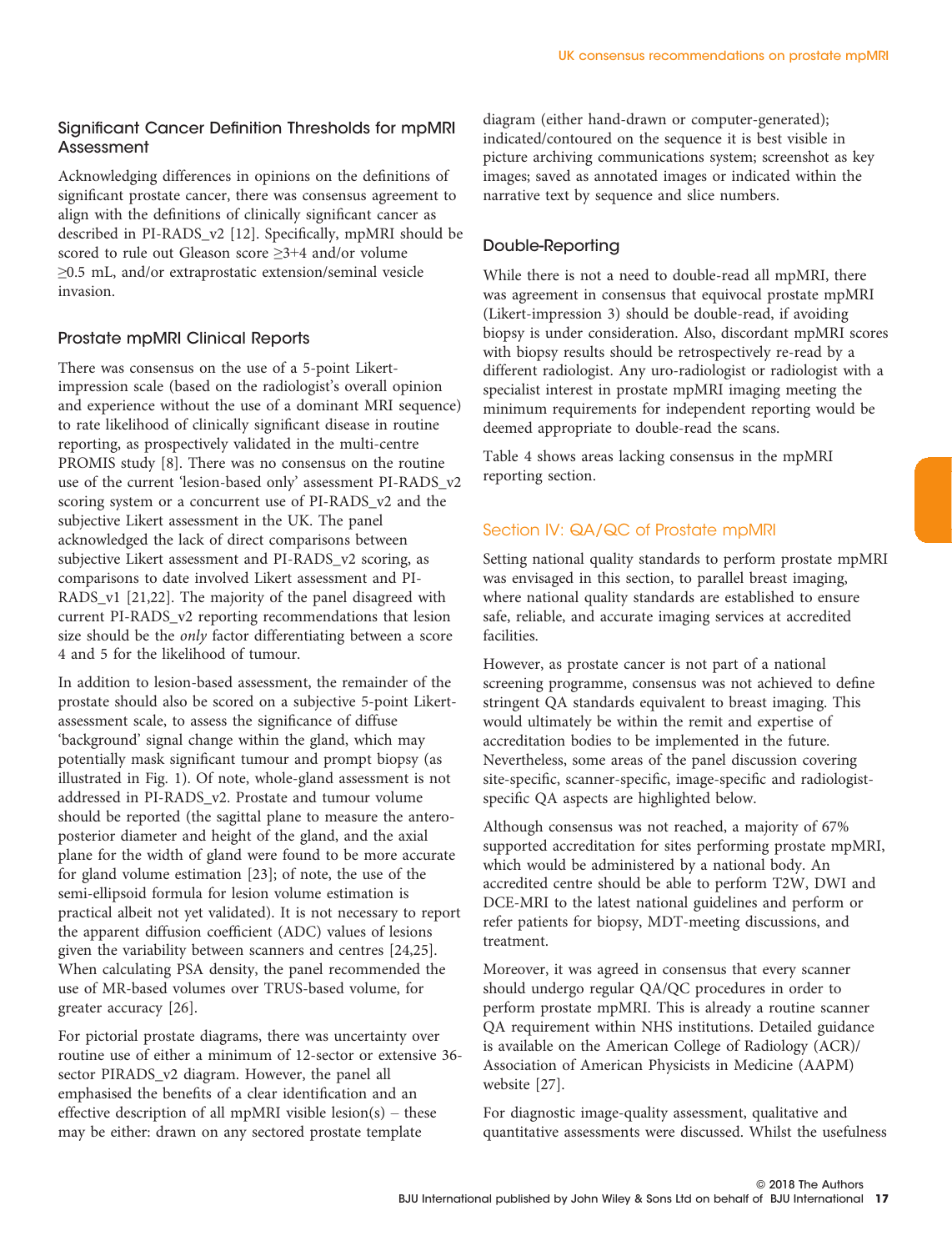Fig. 1 (A) Shows the mpMRI of a 62-year-old man, with a PSA level of 4.4 ng/mL and a gland volume of 25 mL at the level of the mid-gland to apex region. On T2W imaging, there is diffuse and patchy low T2 signal and a lower T2 signal at the right lateral gland, with an equivocal high signal focus on diffusion high b value at 9 o'clock and corresponding equivocal low ADC signal with bilateral enhancement on DCE. The focal lesion (represented by number 1 in 1. (B) was reported with a Likert-assessment of 3/5. Besides, the remainder of the gland was also assessed with the whole prostate divided into quarters for Likert assessment (C). Each quarter was reported as a 'Likert-assessment' 3/5. The background changes scored 3 are represented by the shaded area in **B**. Upon transperineal template mapping biopsy, the prostate was found to harbour adenocarcinoma Gleason 3+4, (40% biopsy core involvement) at the right posterior apex, focal high-grade prostatic intraepithelial neoplasia at the left posterior apex and Gleason 3+3, at eight different sites within the prostate (10–40% biopsy core involvement).



Table 4 Shows areas lacking consensus in clinical mpMRI reporting.

Areas lacking consensus in clinical mpMRI reporting

- PI-RADS\_v2 scoring system may be used during training/gaining experience before switching to the use of subjective Likert-impression once experienced.
- The narrative report should refer to the sectors as named in the PI-RADS\_v2 pictorial report used: e.g. sectors named PZpl (postero-lateral PZ), PZpm (posteromedial PZ), TZp (posterior TZ), TZa (anterior TZ), etc.).
- In the pictorial report, the prostate diagram should be represented in all three planes.
- mpMRI suspicious lesions contouring should be performed only when targeted biopsy or focal treatment is planned.
- Tumour volume should be calculated by summation of contoured areas on each slice of the tumour/software rendering.
- Transition zone (TZ) tumour should be measured from T2 only (as in PI-RADS\_v2).

of quantitative image assessment was unclear, qualitative assessment through visual image assessment by a radiologist analysing the images (e.g. looking for artefacts to prompt correction, assessing lesion conspicuity etc.) was recognised as adequate to determine diagnostic acceptability.

For radiologists to maintain reporting performance over time, the panel supported the use of combined self-performance tests, external performance assessments, and institution-based audits. The development of any online performance

assessment tools could feature non histology-validated MRI cases to compare the radiologist's performance to experts and/or use histology-validated cases to evaluate the radiologist's sensitivity, specificity, false negatives/positives, and accuracy for significant cancer.

It was recognised that these performance characteristics would not only reflect the expertise of the biopsy operator but also the reporting radiologist. These assessments would help identify under-performing radiologists to motivate selfimprovement, such as increasing the number of mpMRI reporting backed by continuous feedback from experts or peer-reviewers, second-reading by an experienced radiologist for a set period, increasing mpMRI to pathology correlations, e.g. over the next 6–12 months, before any re-evaluation.

## Section V: Management of Patients After Prostate mpMRI Results

Whilst not formally considering all clinical factors as items for consensus voting, it was clear that pre-biopsy mpMRI scoring should not be the only factor guiding decisions about whether to biopsy. Other factors such as age, family history, use of 5a-reductase inhibitors, comorbidities, total PSA, PSA kinetics, PSA density, urine dipstick tests (to exclude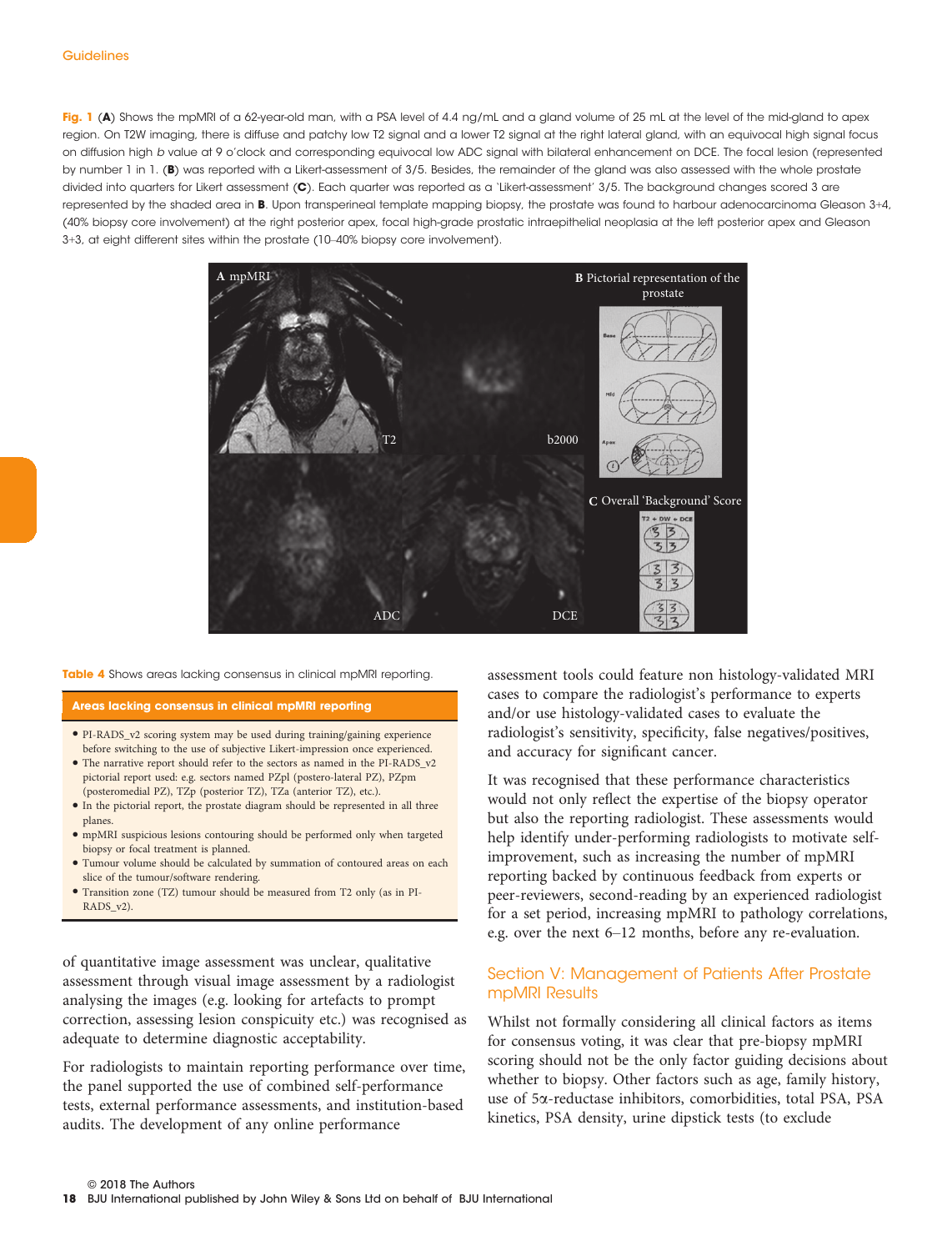infection), prior biopsy results, and patient preference, might be considered in conjunction.

When pre-biopsy mpMRI is scored 1–2 (not suspicious for clinically significant cancer) and the PSA density is below an agreed threshold, it was agreed in consensus that the patient can be discharged to the GP with PSA follow-up, i.e. no immediate biopsy is required. However, where PSA density is above the agreed threshold, then biopsy should be discussed with the patient as part of a shared decision-making process discussing risks of disease being present (~0–24% of negative mpMRI harbour significant cancer depending on the definition used [2,8,28–34] and the risks related to the biopsy procedure. The recommended biopsy technique for men who on clinical grounds, are advised or choose to have a biopsy despite a unsuspicious mpMRI is by any transperineal systematic biopsy (10/12, 83% panelists) due to no visible MR target; systematic TRUS biopsy would only increase the detection rate by 1–2% [31,32] and was not deemed worthwhile in the presence of unsuspicious mpMRI.

For equivocal mpMRI impressions (Likert-assessment 3), a biopsy is recommended when the PSA density is above an agreed threshold (unanimous consensus). There was agreement but not in consensus that young patients (seven of 12 panelists) and with positive family history (eight of 12 panelists) could also undergo biopsy if the mpMRI was scored 3. It was agreed but not in consensus that biopsy options in equivocal mpMRI should include MR-guided biopsy (visually estimated, image fusion or in-bore; eight of 12 panelists), transperineal systematic biopsy (seven of 12 panelists) or combined targeted and systematic sampling (seven of 12 panelists) of the gland. Emerging evidence shows no statistical difference between the use of combined targeted and systematic biopsy vs each biopsy technique alone for significant cancer detection in equivocal lesions [35].

Immediate biopsy is recommended for suspicious pre-biopsy mpMRI (Likert-assessment 4–5); Suspicious mpMRI followed by negative targeted biopsy should be discussed as part of an MDT meeting for collective management decision, where the possibility of a missed targeted biopsy, or of a false-positive mpMRI report would both be considered. Table 5 summarises this section's discussion.

## Section VI: Training in Prostate mpMRI Reporting

It was unanimously agreed that prostate mpMRI reporting cannot be self-taught. Before commencing independent mpMRI reporting, radiologists should undertake a combination of core theoretical prostate mpMRI course, hands-on practice at workstations with supervised reporting, and should also participate in MDT meetings or attend MDT-type workshops where patient-based clinical scenarios are discussed. Training should be dispensed and certified by

Table 5 Recommendations for incorporation of mpMRI scores in patient's management.

#### Recommendations for incorporation of mpMRI scores in patient's management

mpMRI scores 1–2

- No immediate biopsy is recommended.
- Biopsy can be considered as part of a shared decision process with the patient if
- PSA density is elevated or clinical concerns persist. mpMRI score 3
	- Immediate biopsy if PSA density is elevated.
- mpMRI scores 4–5
- Immediate biopsy.
- mpMRI scores 4–5 and targeted biopsy is negative
- Discuss in MDT meeting.

national bodies such as the Royal College of Radiologists. Table 6 highlights the areas of agreement of the panel within this section.

Figure 2 summarises key recommendations from this process.

## **Discussion**

The present paper reports formal UK recommendations from a RAM consensus process to guide the practice of pre-biopsy prostate mpMRI in expert and non-expert centres. Recommendations have been made to ensure consistently high-quality mpMRI scans and improve standards in reporting to offer better guidance in management decisions.

## Clinical Implications

There are a number of key statements that we believe will be of significant impact in the UK prostate cancer diagnostic pathway.

First, we have laid down the minimum conditions for a prostate mpMRI. This includes the added value of DCE-MRI, which has been lately questioned [36–41]. A recent UK audit revealed that 24% of NHS centres do not conduct prostate MRI with DCE [9]; it was found that the main reason for non-compliance with the UK and PI-RADS guidelines [11,12] was due to capacity problems. However, the panel still recommends the use of DCE as integral to prostate MRI, i.e. which evolves from bi-parametric (T2W and DWI) to mpMRI, with the addition of DCE-MRI. The benefits of DCE-MRI include the fact that it acts as a back-up to overcome technical failures from DWI and artefacts (such as susceptibility artefact from rectal gas and distortion from hip replacement), which hinder diagnostic accuracy [19,42–45]. Besides, DCE-MRI is helpful for the less experienced radiologists [46] and also beneficial in differentiating the anterior fibromuscular stroma from anterior tumours [47]. DCE-MRI can also act as a 'safety' sequence in patients where diffusion images are significantly distorted by susceptibility artefact from air within the rectum or total hip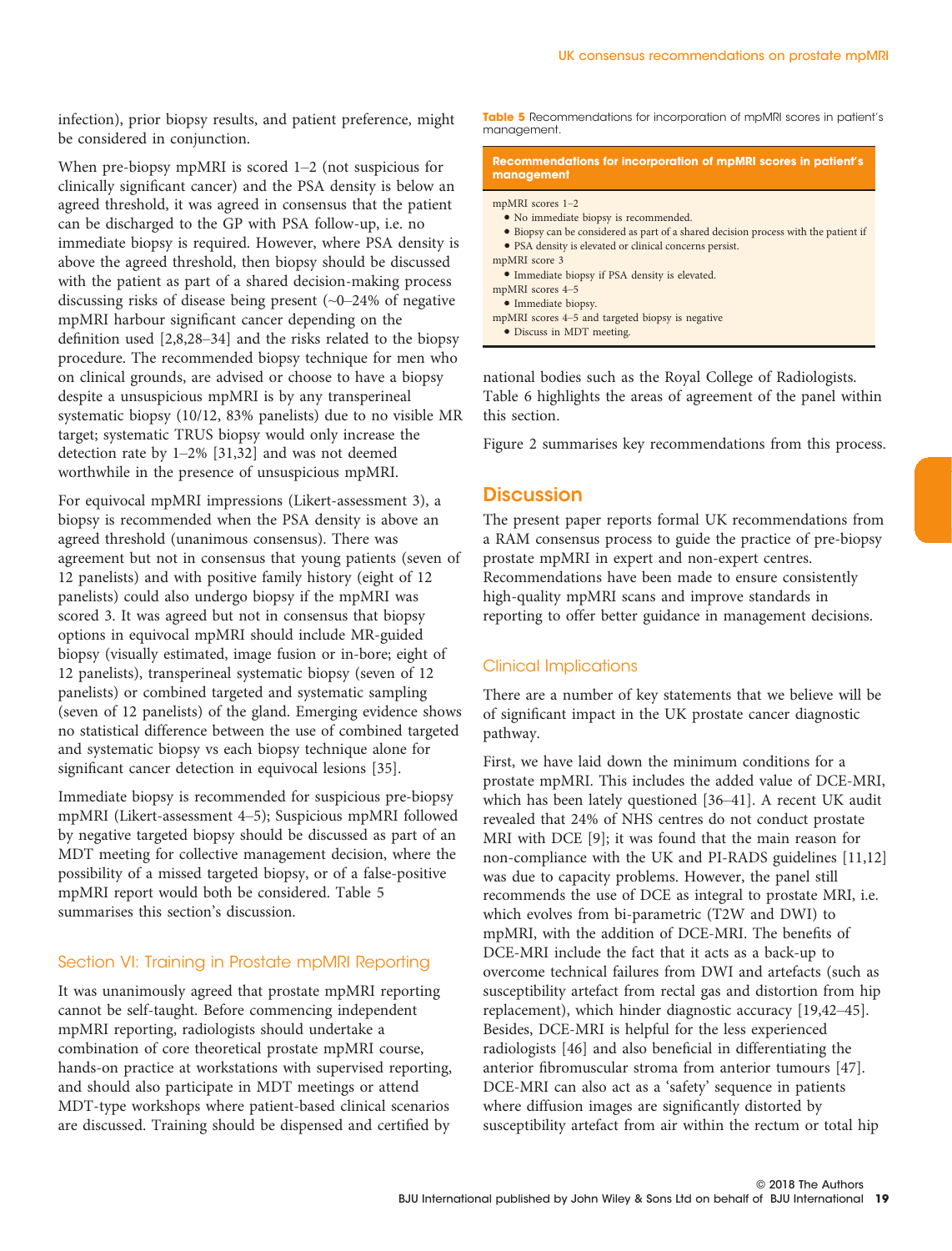Table 6 Summarises the recommendations in the training section.

#### Agreement in consensus

- There should be a competency examination in prostate mpMRI prior to starting independent reporting.
- Attendance on a training course should be made mandatory prior to starting independent reporting.
- There should be evidence of self-directed learning.
- Prostate mpMRI training course for non-reporters should differ from the reporters' course and adapted to their specialty field.
- There should be a national accreditation for prostate mpMRI reporting.
- Certified, standardised training for prostate mpMRI should be provided by a national body.
- Prior to commencing independent mpMRI reporting, reporters should attend a combination of:
	- A core theoretical mpMRI course.
	- Hands-on practice at workstations.
	- o Supervised reporting.
- MDT-type workshops aimed at discussing patient-based clinical scenarios.
- Hands-on training may be given by centres carrying out a minimum number of ≥250 cases/year.

replacements. Furthermore, DCE also improves the confidence regarding identified lesions particularly for those of an indeterminate nature [19,48,49].

Second, we also questioned the widespread use of PI-RADS\_v2 scoring system and recommended the use of a subjective 5-point Likert-assessment of mpMRI scans in the UK pending higher-level validation and further evolution of the PI-RADS scoring system (noting that PI-RADS\_v3 is currently under development). Although PI-RADS\_v2 promotes an objective lesion-based scoring approach [12], it does not include routine assessment of the whole prostate, e.g. the significance of diffuse 'background' signal change within the whole gland is often not addressed [50]. Even though the dominance of a sequence in PZ/TZ lesion evaluation was acknowledged, tumours exhibiting strong cancer suspicion on the non-dominant sequence (e.g. T2 in the PZ or ADC in the TZ) could be missed with PI-RADS v2. Also, the latter does not fit in other areas, i.e. central zone, anterior stroma and zonal interface where zonal origin unclear. These are areas where a 'Likert-impression' score can be more useful. Nevertheless, radiologists can use the descriptive scoring characteristics as elaborated in PI-RADS\_v2 to guide their opinions and supplement them with their own experience, as well as features outside of PI-RADS\_v2 criteria to form an overall subjective Likertimpression. The panel also acknowledged that mpMRI descriptive features in the PIRADS\_v2 guidelines are particularly useful for the less experienced and for research. Furthermore, they discussed the need for a histologicallyvalidated pictorial guide to illustrate subjective Likertimpressions and this could be delivered through datasets acquired during clinical trials.

Third, in order to maintain quality mpMRI reporting and guarantee accurate and safe prostate mpMRI reports,

minimum standards for reporting radiologists were tackled. Although the effect of dedicated training on the accuracy of prostate cancer localisation on mpMRI, the effect of continual feedback on reporting confidence and a 'learning curve' effect have been documented, the establishment of a threshold number of prostate mpMRI required during training, to reach independent reporting and to maintain expertise are lacking [51–54]. While some may not agree with the concept of quantitative metrics to gauge quality or experience, the majority of the panel agreed that an independent radiologist should report >100 prostate mpMRI scans per year with regular attendance to MDT meetings of at least twice a month. Also, prior to independent reporting, supervised reporting of at least 100 mpMRI studies were deemed appropriate. Moreover, centres carrying out at least 250 cases per year were regarded as best suited to dispense training. These numbers are under the proviso that the scans also meet the minimum quality requirement as per the latest protocol guidelines. Furthermore, it was stressed that general radiologists are not to report prostate mpMRI unless they have a specialist interest in prostate mpMRI, and like uro-radiolgists are prepared to meet the necessary minimum requirements in terms of training and experience, prior to autonomous reporting.

This expert group initiated the discussion regarding prostate mpMRI-specific QA, but it was recognised that more specialist technical groups with specific QA expertise are required to set-up relevant QA requirements across the whole prostate cancer pathway including QA procedures for pathology, surgery, and data collection. QA requirements for breast cancer diagnosis pathway [55] could be used as an exemplar approach.

Last, we considered who should be biopsied based on mpMRI reports. There was consensus that mpMRI report should be used to determine whether a man should be biopsied, capitalising on the high sensitivity and high negative-predictive values for mpMRI in excluding clinically significant prostate cancer and between one-quarter and one-third of men would be given the opportunity to avoid an immediate biopsy. Growing literature on the combined use of PSA density with mpMRI as an additional factor to reduce the false negatives of mpMRI [50,56–61] was endorsed by the panel to better select patients for biopsy after non-suspicious and equivocal mpMRI [35,57,62]. Whilst various PSA density thresholds have been previously suggested [63–65], the threshold of 0.15 ng/mL/mL is proving to be useful in the diagnostic setting [57–59,66], although individual centres may choose to be more conservative in using lower PSA density threshold (e.g. 0.12 ng/mL/mL) alongside other risk factors in deciding which men can avoid a biopsy until more robust evidence is available.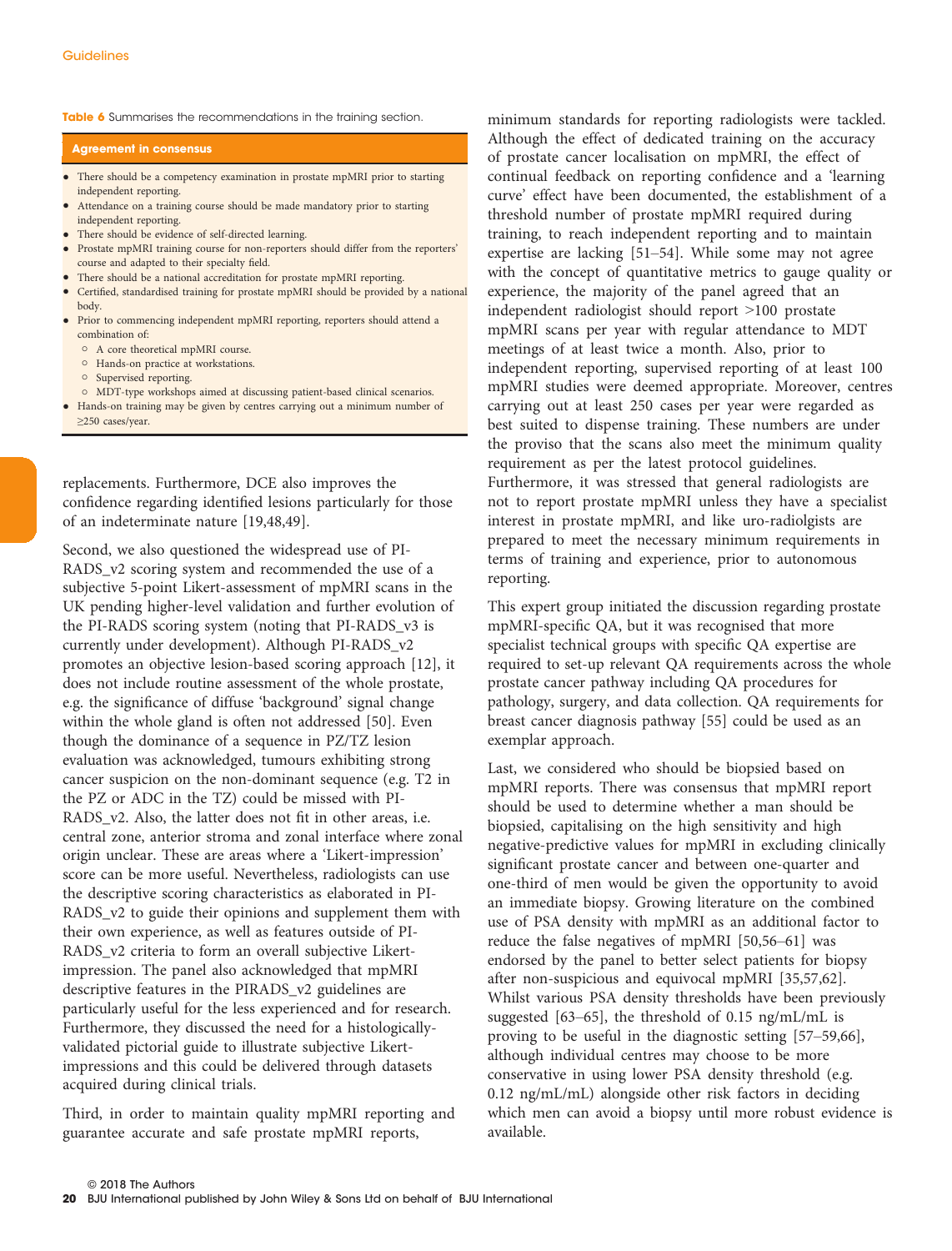Fig. 2 Summarises the key recommendations across the early prostate cancer diagnosis pathway to deliver consistently high-quality mpMRI studies.



#### Research Implications

Some areas did not reach consensus, due to conflicting results or lack of data in the literature to guide discussions. Areas of further research include: lesion detection/conspicuity comparisons from dedicated vs extrapolated/computed long b-values at 3 T and 1.5 T without endorectal coils; quantitative image quality assessments; specific MR-prostate phantom development; threshold number of mpMRI studies required during and after prostate mpMRI training and to reach autonomous reporting; long-term clinical risk of cancer and outcomes of high-grade prostatic intraepithelial neoplasia (HGPIN), atypical small acinar proliferation (ASAP), atrophy or inflammation upon diagnosis for mpMRI directed

management options [67,68]; and combining mpMRI with molecular/genomic biomarkers, risk-calculators (other than TRUS-biopsy validated ones) across the prostate cancer pathway for diagnosis.

#### Methodological Limitations

Expert group discussions are prone to biases, but latest available evidence was used and an independent chair ensured balanced debates. Even if one or two panelists dominated the discussion, they had only one vote. Besides, some members of the panel scored the items before the meeting but were not present in the face-to-face meeting. Whilst a GP representative on our panel would have been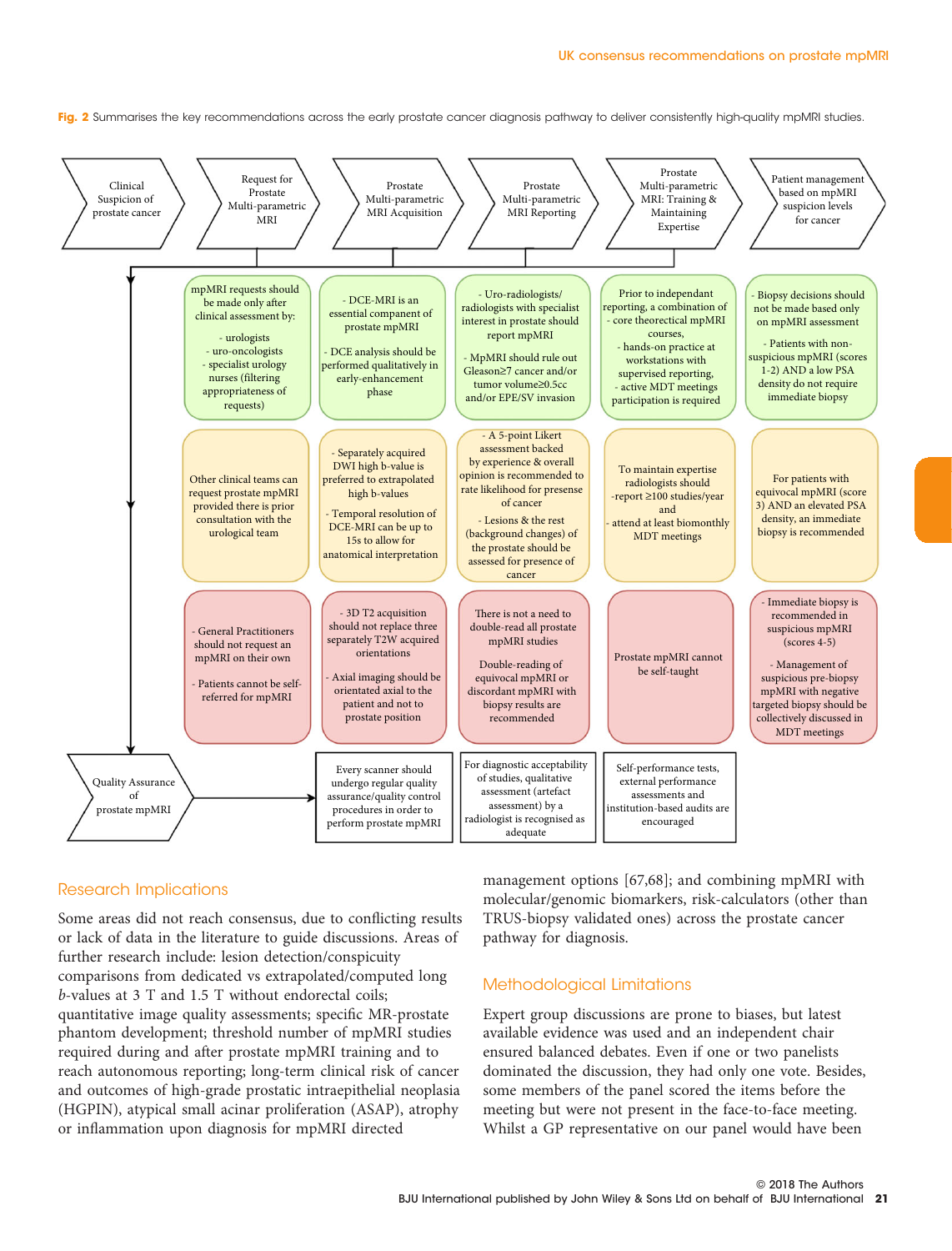beneficial to address the initial questions involving GPs, the contribution to the remainder of the document would be limited. Finally, this process does not aim to reach consensus in areas of disagreement or minimise uncertainties in clinical areas but it has helped to identify areas warranting additional research.

# **Conclusions**

The promise of mpMRI is reflected by the rapid uptake of this investigation into clinical practice and the growing demand to offer this test across the UK. Our consensus statements demonstrate a set of criteria that are required for the reliable dissemination of prostate mpMRI as a diagnostic test prior to biopsy in men at risk. It is of utmost importance that quality should be maintained across the whole prostate pathway in all healthcare settings for prostate mpMRI to be used as a tool to rule in and rule out clinically significant prostate cancer.

# Acknowledgements and Funding

We are most grateful to Prostate Cancer UK and London Cancer for their support of the meeting. We are grateful to Karen Stalbow, Larissa Moniz and Chris Whittle for assistance and administrative support. Prostate Cancer UK provided funding for travel and accommodation of panelists; and the venue for the meeting. Mrishta Brizmohun Appayya received funding support from Prostate Cancer UK and London Cancer. Jan van der Meulen is partly supported by the NHS National Institute for Health Research (NIHR) Collaboration for Leadership in Applied Health Research and Care North Thames. Hashim U. Ahmed is supported by the NIHR Imperial Biomedical Research Centre and the Wellcome Trust. Shonit Punwani receives funding support from the NIHR University College London Hospitals (UCLH; [http://www.uclh.nhs.uk/cancerc](http://www.uclh.nhs.uk/cancercollab) [ollab](http://www.uclh.nhs.uk/cancercollab)) Biomedical Research Centre, London Cancer ([http://](http://www.uclh.nhs.uk/londoncancer) [www.uclh.nhs.uk/londoncancer](http://www.uclh.nhs.uk/londoncancer)) and the Cancer Research UK (CRUK) King's College London (KCL)/University College London (UCL) Cancer Imaging Centre. London Cancer received funding from NHS England as part of the New Care Models programme. The funders had no role in the data collection, analysis or in the preparation of the manuscript.

# Participating Members and Author **Contributions**

#### Meeting Chair: Jan van der Meulen.

Panelists who agreed to be part of the process: eight radiologists (Clare Allen, Tristan Barrett, Alexander P.S. Kirkham, Phil Haslam, Anwar R. Padhani, Amit Patel, Jonathan Richenberg, Shonit Punwani), seven urologists (Jim Adshead, Hashim U. Ahmed, John Graham, Christof Kastner, Alan McNeill, Caroline M. Moore, Ghulam Nabi), two oncologists (Chris Parker, John Staffurth), three radiographers (Darren Walls, Jacqueline Pursey, Alexandra Lipton) and a physicist (Alan Bainbridge).

Panelists who completed the questionnaire: Clare Allen, Tristan Barrett, Alexander P.S. Kirkham, Phil Haslam, Amit Patel, Jonathan Richenberg, Shonit Punwani, Hashim U. Ahmed, Jim Adshead, Christof Kastner, Caroline M. Moore, Ghulam Nabi, Chris Parker, John Staffurth, Darren Walls, Jacqueline Pursey, Alexandra Lipton, Alan Bainbridge.

Panelists who participated in face-to-face meeting: Clare Allen, Tristan Barrett, Alexander P.S. Kirkham, Phil Haslam, Amit Patel, Jonathan Richenberg, Shonit Punwani, Hashim U. Ahmed, Christof Kastner, Caroline M. Moore, Chris Parker, John Staffurth, Darren Walls, Jacqueline Pursey, Alan Bainbridge.

Meeting Coordinator: Mrishta Brizmohun Appayya.

Critical revision of the questionnaire and manuscript for important intellectual content: Jim Adshead, Hashim U. Ahmed, John Graham, Christof Kastner, Alan McNeill, Caroline M. Moore, Ghulam Nabi, Chris Parker, John Staffurth; Darren Walls, Jacqueline Pursey, Alexandra Lipton, Alan Bainbridge; Clare Allen, Tristan Barrett, Francesco Giganti, Edward W. Johnston, Alexander P.S. Kirkham, Phil Haslam, Anwar R. Padhani, Amit Patel, Jonathan Richenberg, Jan van der Meulen, Shonit Punwani.

Elaboration of questionnaire: Mrishta Brizmohun Appayya, Hashim U. Ahmed, Clare Allen, Alan Bainbridge, Alexander P.S. Kirkham, Caroline M. Moore, Shonit Punwani.

Study concept and design: Mrishta Brizmohun Appayya, Shonit Punwani.

Analysis and interpretation of data: Mrishta Brizmohun Appayya.

Statistical analysis: Mrishta Brizmohun Appayya.

Obtaining funding: Shonit Punwani.

Administrative, technical, or material support: Edward W. Johnston, Francesco Giganti, Larissa Moniz, Chris Whittle, Karen Stalbow.

Supervision: Shonit Punwani.

# Conflict of Interest

None.

## References

1 Fütterer JJ, Briganti A, De Visschere P et al. Can clinically significant prostate cancer be detected with multiparametric magnetic resonance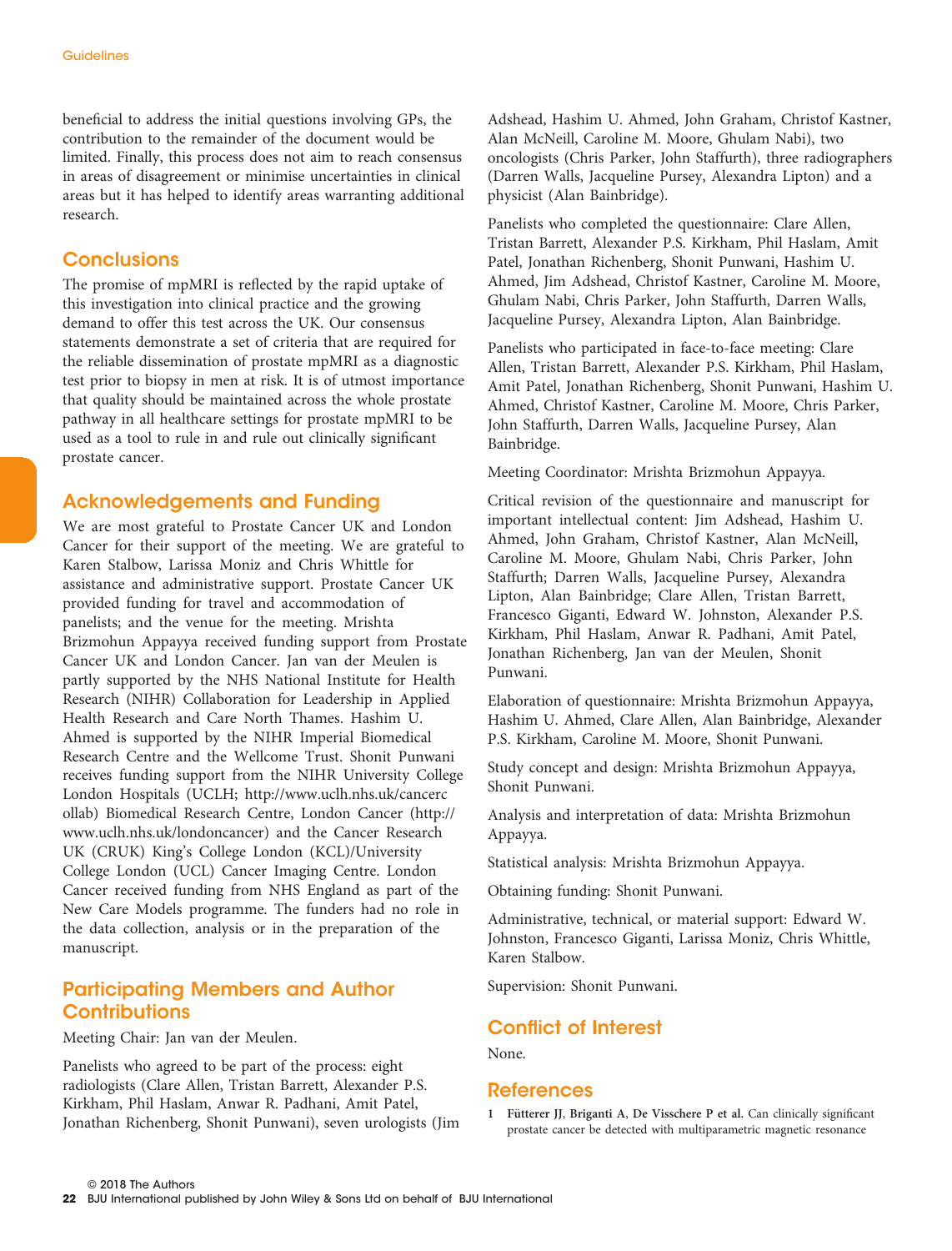imaging? A systematic review of the literature. Eur Urol 2015; 68: 1045– 53

- 2 Siddiqui MM, Rais-Bahrami S, Turkbey B et al. Comparison of MR/ ultrasound fusion-guided biopsy with ultrasound-guided biopsy for the diagnosis of prostate cancer. JAMA 2015; 313: 390–7
- 3 Schoots IG, Petrides N, Giganti F et al. Magnetic resonance imaging in active surveillance of prostate cancer: a systematic review. Eur Urol 2015; 67: 627–36
- National Institute for Health and Care Excellence. Prostate Cancer: Diagnosis and Management, Clinical Guideline [CG175], 2014. Available at:<http://www.nice.org.uk/guidance/cg175/chapter/1-recommendations>. Accessed April 2018
- 5 Dickinson L, Ahmed HU, Hindley RG et al. Prostate-specific antigen vs. magnetic resonance imaging parameters for assessing oncological outcomes after high intensity-focused ultrasound focal therapy for localized prostate cancer. Urol Oncol 2017; 35: 30.e9–e15
- 6 Panebianco V, Barchetti F, Sciarra A et al. Prostate cancer recurrence after radical prostatectomy: the role of 3-T diffusion imaging in multiparametric magnetic resonance imaging. Eur Radiol 2013; 23: 1745–52
- Hegde JV, Demanes DJ, Veruttipong D et al. Pretreatment 3T multiparametric MRI staging predicts for biochemical failure in high-risk prostate cancer treated with combination high-dose-rate brachytherapy and external beam radiotherapy. Brachytherapy 2017; 16: 1106–12
- 8 Ahmed HU, El-Shater Bosaily A, Brown LC et al. Diagnostic accuracy of multi-parametric MRI and TRUS biopsy in prostate cancer (PROMIS): a paired validating confirmatory study. Lancet 2017; 389: 815–22
- 9 Cooper A, Prostate Cancer UK. FOI Request Multi-Parametric MRI Usage Data for Your Trust/Health Board/Health & Social Care Trust 2016. Available at: [https://public.tableau.com/profile/ali.cooper-!/vizhome/](https://public.tableau.com/profile/ali.cooper-!/vizhome/mpMRIFOIpublicdashboard-ProstateCancerUK_0/FullresultsStory) [mpMRIFOIpublicdashboard-ProstateCancerUK\\_0/FullresultsStory](https://public.tableau.com/profile/ali.cooper-!/vizhome/mpMRIFOIpublicdashboard-ProstateCancerUK_0/FullresultsStory). Accessed April 2018
- 10 Fitch K, Bernstein SJ, Aguilar MD et al. The RAND/UCLA Appropriateness Method User's Manual. Santa Monica, CA: RAND, 2001
- 11 Kirkham AP, Haslam P, Keanie JY et al. Prostate MRI: who, when, and how? Report from a UK consensus meeting. Clin Radiol 2013; 68: 1016– 23
- 12 Weinreb JC, Barentsz JO, Choyke PL et al. PI-RADS prostate imaging reporting and data system: 2015, Version 2. Eur Urol 2016; 69: 16–40
- 13 Barentsz JO, Richenberg J, Clements R et al. ESUR prostate MR guidelines 2012. Eur Radiol 2012; 22: 746–57
- 14 Rosenkrantz AB, Neil J, Kong X et al. Prostate cancer: comparison of 3D T2-weighted with conventional 2D T2-weighted imaging for image quality and tumor detection. AJR Am J Roentgenol 2010; 194: 446–52
- 15 Westphalen AC, Noworolski SM, Harisinghani M et al. High-resolution 3-T endorectal prostate MRI: a multireader study of radiologist preference and perceived interpretive quality of 2D and 3D T2-weighted fast spinecho MR images. AJR Am J Roentgenol 2016; 206: 86–91
- 16 Mapelli P, Picchio M. Initial prostate cancer diagnosis and disease staging–the role of choline-PET-CT. Nat Rev Urol 2015; 12: 510–8
- 17 Maurer T, Eiber M, Schwaiger M, Gschwend JE. Current use of PSMA-PET in prostate cancer management. Nat Rev Urol 2016; 13: 226–35
- 18 Bittencourt LK, Attenberger UI, Lima D et al. Feasibility study of computed vs measured high b-value (1400 s/mm²) diffusion-weighted MR images of the prostate. World J Radiol 2014; 6: 374–80
- 19 Greer MD, Shih JH, Lay N et al. Validation of the dominant sequence paradigm and role of dynamic contrast-enhanced imaging in PI-RADS Version 2. Radiology 2017; 285: 859–69
- 20 Tan CH, Hobbs BP, Wei W, Kundra V. Dynamic contrast-enhanced MRI for the detection of prostate cancer: meta-analysis. AJR Am J Roentgenol 2015; 204: W439–48
- 21 Renard-Penna R, Mozer P, Cornud F et al. Prostate Imaging Reporting and Data System and Likert scoring system: multiparametric MR imaging

validation study to screen patients for initial biopsy. Radiology 2015; 275: 458–68

- 22 Rosenkrantz AB, Lim RP, Haghighi M, Somberg MB, Babb JS, Taneja SS. Comparison of interreader reproducibility of the prostate imaging reporting and data system and likert scales for evaluation of multiparametric prostate MRI. AJR Am J Roentgenol 2013; 201: W612–8
- 23 Jeong CW, Park HK, Hong SK, Byun SS, Lee HJ, Lee SE. Comparison of prostate volume measured by transrectal ultrasonography and MRI with the actual prostate volume measured after radical prostatectomy. Urol Int 2008; 81: 179–85
- 24 Litjens GJ, Hambrock T, Hulsbergen-van de Kaa C, Barentsz JO, Huisman HJ. Interpatient variation in normal peripheral zone apparent diffusion coefficient: effect on the prediction of prostate cancer aggressiveness. Radiology 2012; 265: 260–6
- 25 Jafar MM, Parsai A, Miquel ME. Diffusion-weighted magnetic resonance imaging in cancer: reported apparent diffusion coefficients, in-vitro and in-vivo reproducibility. World J Radiol 2016; 8: 21–49
- 26 Paterson NR, Lavallée LT, Nguyen LN et al. Prostate volume estimations using magnetic resonance imaging and transrectal ultrasound compared to radical prostatectomy specimens. Can Urol Assoc J 2016; 10: 264–8
- 27 Price R, Allison J, Clarke G et al. Magnetic Resonance Imaging Quality Control Manual. American College of Radiology. 2015. Available at: [https://www.acr.org/~/media/ACR No Index/Documents/QC Manual/](https://www.acr.org/~/media/ACR No Index/Documents/QC Manual/2015_MR_QCManual_Book.pdf) [2015\\_MR\\_QCManual\\_Book.pdf](https://www.acr.org/~/media/ACR No Index/Documents/QC Manual/2015_MR_QCManual_Book.pdf). Accessed April 2018
- 28 Panebianco V, Barchetti F, Sciarra A et al. Multiparametric magnetic resonance imaging vs. standard care in men being evaluated for prostate cancer: a randomized study. Urol Oncol 2015; 33: 17.e1–7
- 29 Wysock JS, Mendhiratta N, Zattoni F et al. Predictive value of negative 3T multiparametric magnetic resonance imaging of the prostate on 12 core biopsy results. BJU Int 2016; 118: 515–20
- 30 Lu AJ, Syed JS, Nguyen KA et al. Negative multiparametric magnetic resonance imaging of the prostate predicts absence of clinically significant prostate cancer on 12-core template prostate biopsy. Urology 2017; 105: 118–22
- 31 Itatani R, Namimoto T, Atsuji S et al. Negative predictive value of multiparametric MRI for prostate cancer detection: outcome of 5-year follow-up in men with negative findings on initial MRI studies. Eur J Radiol 2014; 83: 1740–5
- 32 Pokorny MR, de Rooij M, Duncan E et al. Prospective study of diagnostic accuracy comparing prostate cancer detection by transrectal ultrasound-guided biopsy versus magnetic resonance (MR) imaging with subsequent MR-guided biopsy in men without previous prostate biopsies. Eur Urol 2014; 66: 22–9
- 33 Filson CP, Natarajan S, Margolis DJ et al. Prostate cancer detection with magnetic resonance-ultrasound fusion biopsy: the role of systematic and targeted biopsies. Cancer 2016; 122: 884–92
- 34 Moldovan PC, Van den Broeck T, Sylvester R et al. What is the negative predictive value of multiparametric magnetic resonance imaging in excluding prostate cancer at biopsy? A systematic review and metaanalysis from the European Association of Urology Prostate Cancer Guidelines Panel. Eur Urol 2017; 72: 250–66
- 35 Hansen NL, Barrett T, Kesch C et al. Multicentre evaluation of magnetic resonance imaging supported transperineal prostate biopsy in biopsy-naïve men with suspicion of prostate cancer. BJU Int 2018; 122: 40–9
- 36 Kuhl CK, Bruhn R, Krämer N, Nebelung S, Heidenreich A, Schrading S. Abbreviated biparametric prostate MR imaging in men with elevated prostate-specific antigen. Radiology 2017; 285: 493–505
- 37 De Visschere P, Lumen N, Ost P, Decaestecker K, Pattyn E, Villeirs G. Dynamic contrast-enhanced imaging has limited added value over T2 weighted imaging and diffusion-weighted imaging when using PI-RADSv2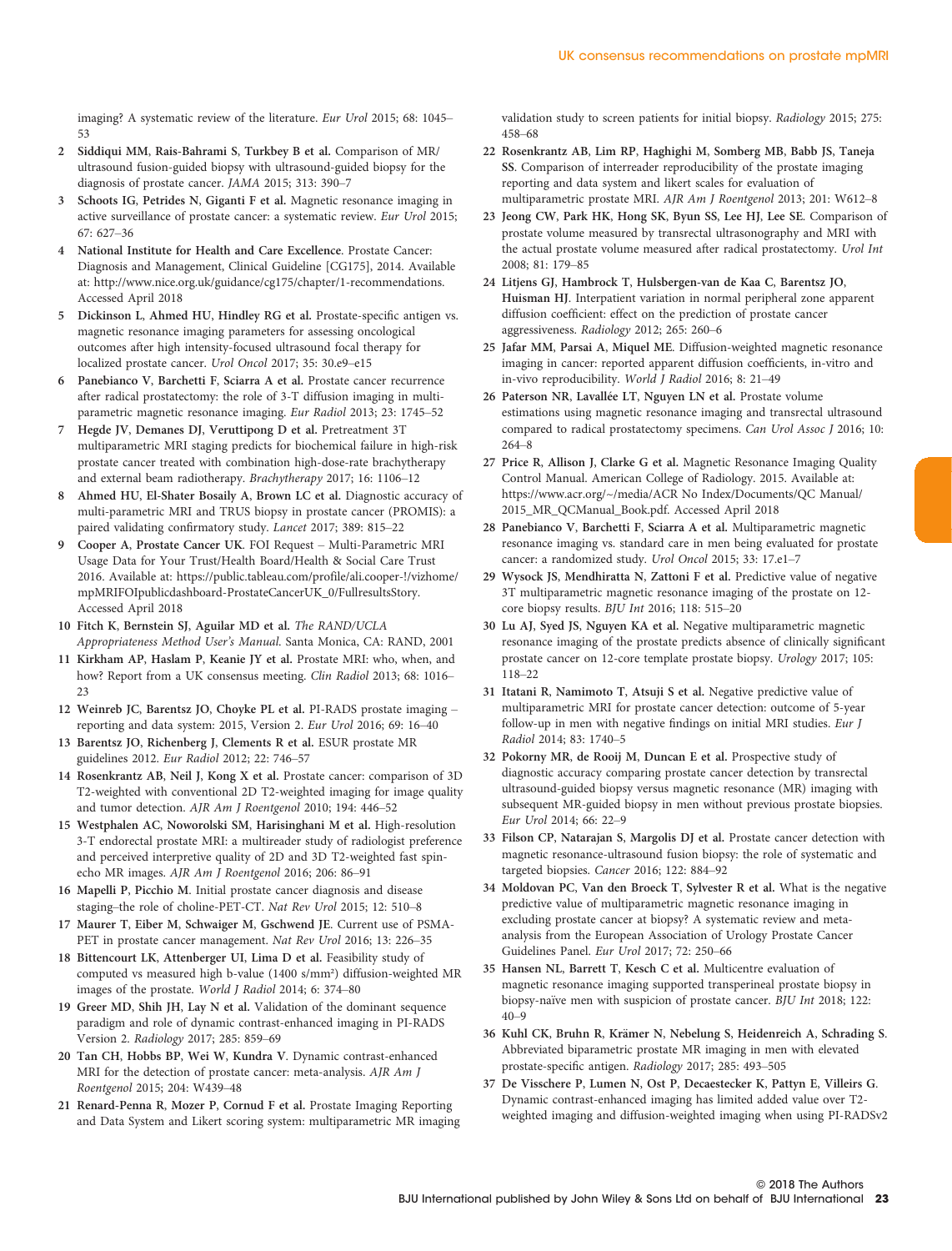for diagnosis of clinically significant prostate cancer in patients with elevated PSA. Clin Radiol 2017; 72: 23–32

- 38 Thestrup KC, Logager V, Baslev I, Møller JM, Hansen RH, Thomsen HS. Biparametric versus multiparametric MRI in the diagnosis of prostate cancer. Acta Radiol Open 2016; 5: 2058460116663046
- 39 Vargas HA, Hötker AM, Goldman DA et al. Updated prostate imaging reporting and data system (PIRADS v2) recommendations for the detection of clinically significant prostate cancer using multiparametric MRI: critical evaluation using whole-mount pathology as standard of reference. Eur Radiol 2016; 26: 1606–12
- 40 Scialpi M, Prosperi E, D'Andrea A et al. Biparametric versus multiparametric MRI with non-endorectal coil at 3T in the detection and localization of prostate cancer. Anticancer Res 2017; 37: 1263–71
- 41 Stanzione A, Imbriaco M, Cocozza S et al. Biparametric 3T magnetic resonance imaging for prostatic cancer detection in a biopsy-naïve patient population: a further improvement of PI-RADS v2? Eur J Radiol 2016; 85: 2269–74
- 42 Caglic I, Hansen NL, Slough RA, Patterson AJ, Barrett T. Evaluating the effect of rectal distension on prostate multiparametric MRI image quality. Eur J Radiol 2017; 90: 174–80
- 43 Mazaheri Y, Vargas HA, Nyman G, Akin O, Hricak H. Image artifacts on prostate diffusion-weighted magnetic resonance imaging: trade-offs at 1.5 Tesla and 3.0 Tesla. Acad Radiol 2013; 20: 1041–7
- 44 Barrett T, Vargas HA, Akin O, Goldman DA, Hricak H. Value of the hemorrhage exclusion sign on T1-weighted prostate MR images for the detection of prostate cancer. Radiology 2012; 263: 751–7
- 45 Tamada T, Sone T, Jo Y et al. Prostate cancer: relationships between postbiopsy hemorrhage and tumor detectability at MR diagnosis. Radiology 2008; 248: 531–9
- 46 Fütterer JJ, Engelbrecht MR, Huisman HJ et al. Staging prostate cancer with dynamic contrast-enhanced endorectal MR imaging prior to radical prostatectomy: experienced versus less experienced readers. Radiology 2005; 237: 541–9
- 47 Ward E, Baad M, Peng Y et al. Multi-parametric MR imaging of the anterior fibromuscular stroma and its differentiation from prostate cancer. Abdom Radiol (NY) 2017; 42: 926–34
- 48 Druskin SC, Ward R, Purysko AS et al. Dynamic contrast enhanced MRI improves classification of prostate lesions: a study of pathologic outcomes on targeted prostate biopsy. J Urol 2017; 198: 1301–8
- 49 Rosenkrantz AB, Babb JS, Taneja SS, Ream JM. Proposed adjustments to PI-RADS version 2 decision rules: impact on prostate cancer detection. Radiology 2017; 283: 119–29
- 50 Brizmohun Appayya M, Sidhu HS, Dikaios N et al. Characterizing indeterminate (Likert-scored 3/5) peripheral zone prostate lesions with PSA density, PI-RADS scoring and qualitative descriptors on multiparametric MRI. Br J Radiol 2017; 91: 20170645
- 51 Akin O, Riedl CC, Ishill NM, Moskowitz CS, Zhang J, Hricak H. Interactive dedicated training curriculum improves accuracy in the interpretation of MR imaging of prostate cancer. Eur Radiol 2010; 20: 995–1002
- 52 Garcia-Reyes K, Passoni NM, Palmeri ML et al. Detection of prostate cancer with multiparametric MRI (mpMRI): effect of dedicated reader education on accuracy and confidence of index and anterior cancer diagnosis. Abdom Imaging 2015; 40: 134–42
- 53 Rosenkrantz AB, Ayoola A, Hoffman D et al. The learning curve in prostate MRI interpretation: self-directed learning versus continual reader feedback. AJR Am J Roentgenol 2017; 208: W92–100
- 54 Gaziev G, Wadhwa K, Barrett T et al. Defining the learning curve for multiparametric magnetic resonance imaging (MRI) of the prostate using MRI-transrectal ultrasonography (TRUS) fusion-guided transperineal prostate biopsies as a validation tool. BJU Int 2016; 117: 80–6
- 55 Perry N, Broeders M, de Wolf C, Törnberg S, Holland R, von Karsa L eds. European Guidelines for Quality Assurance in Breast Cancer Screening and Diagnosis, 4th edn. 2006. Health & Consumer Protection. Available at: [http://www.euref.org/downloads?download=24:european-guidelines-for](http://www.euref.org/downloads?download=24:european-guidelines-for-quality-assurance-in-breast-cancer-screening-and-diagnosis-pdf)[quality-assurance-in-breast-cancer-screening-and-diagnosis-pdf.](http://www.euref.org/downloads?download=24:european-guidelines-for-quality-assurance-in-breast-cancer-screening-and-diagnosis-pdf) Accessed April 2018
- 56 Rais-Bahrami S, Siddiqui MM, Vourganti S et al. Diagnostic value of biparametric magnetic resonance imaging (MRI) as an adjunct to prostate-specific antigen (PSA)-based detection of prostate cancer in men without prior biopsies. BJU Int 2015; 115: 381–8
- 57 Distler FA, Radtke JP, Bonekamp D et al. The value of PSA density in combination with PI-RADS<sup>TM</sup> for the accuracy of prostate cancer prediction. J Urol 2017; 198: 575–82
- 58 Hansen NL, Barrett T, Koo B et al. The influence of prostate-specific antigen density on positive and negative predictive values of multiparametric magnetic resonance imaging to detect Gleason score 7-10 prostate cancer in a repeat biopsy setting. BJU Int 2017; 119: 724–30
- 59 Washino S, Okochi T, Saito K et al. Combination of Prostate Imaging Reporting and Data System (PI-RADS) score and prostate-specific antigen (PSA) density predicts biopsy outcome in prostate biopsy naïve patients. BJU Int 2017; 119: 225–33
- 60 Sim KC, Sung DJ, Kang KW et al. Magnetic resonance imaging-based prostate-specific antigen density for prediction of Gleason score upgrade in patients with low-risk prostate cancer on initial biopsy. J Comput Assist Tomogr 2017; 41: 731–6
- 61 Alberts AR, Roobol MJ, Drost FH et al. Risk-stratification based on magnetic resonance imaging and prostate-specific antigen density may reduce unnecessary follow-up biopsy procedures in men on active surveillance for low-risk prostate cancer. BJU Int 2017; 120: 511–9
- 62 Hansen NL, Kesch C, Barrett T et al. Multicentre evaluation of targeted and systematic biopsies using magnetic resonance and ultrasound imagefusion guided transperineal prostate biopsy in patients with a previous negative biopsy. BJU Int 2017; 120: 631–8
- 63 Epstein JI, Walsh PC, Carmichael M, Brendler CB. Pathologic and clinical findings to predict tumor extent of nonpalpable (stage T1c) prostate cancer. JAMA 1994; 271: 368–74
- 64 Ha YS, Yu J, Salmasi AH et al. Prostate-specific antigen density toward a better cutoff to identify better candidates for active surveillance. Urology 2014; 84: 365–71
- 65 van den Bergh RC, Vasarainen H, van der Poel HG et al. Short-term outcomes of the prospective multicentre 'Prostate Cancer Research International: Active Surveillance' study. BJU Int 2010; 105: 956–62
- 66 Venderink W, van Luijtelaar A, Bomers JG et al. Results of targeted biopsy in men with magnetic resonance imaging lesions classified equivocal, likely or highly likely to be clinically significant prostate cancer. Eur Urol 2017; pii: S0302-2838(17)30110-0; [Epub ahead of print]. <http://doi.org/10.1016/j.eururo.2017.02.021>
- 67 Godoy G, Huang GJ, Patel T, Taneja SS. Long-term follow-up of men with isolated high-grade prostatic intra-epithelial neoplasia followed by serial delayed interval biopsy. Urology 2011; 77: 669–74
- 68 Epstein JI. Editorial comment. Long-term follow-up of men with isolated high-grade prostatic intra-epithelial neoplasia followed by serial delayed interval biopsy. Urology 2011; 77: 674–6

Correspondence: Dr Shonit Punwani, Centre for Medical Imaging, University College London, Wolfson House, 4 Stephenson Way, London NW1 2HE, UK.

e-mail: shonit.punwani@gmail.com

Abbreviations: (2(3)D, two (three)-dimensional; ADC, apparent diffusion coefficient; DCE, dynamic contrast